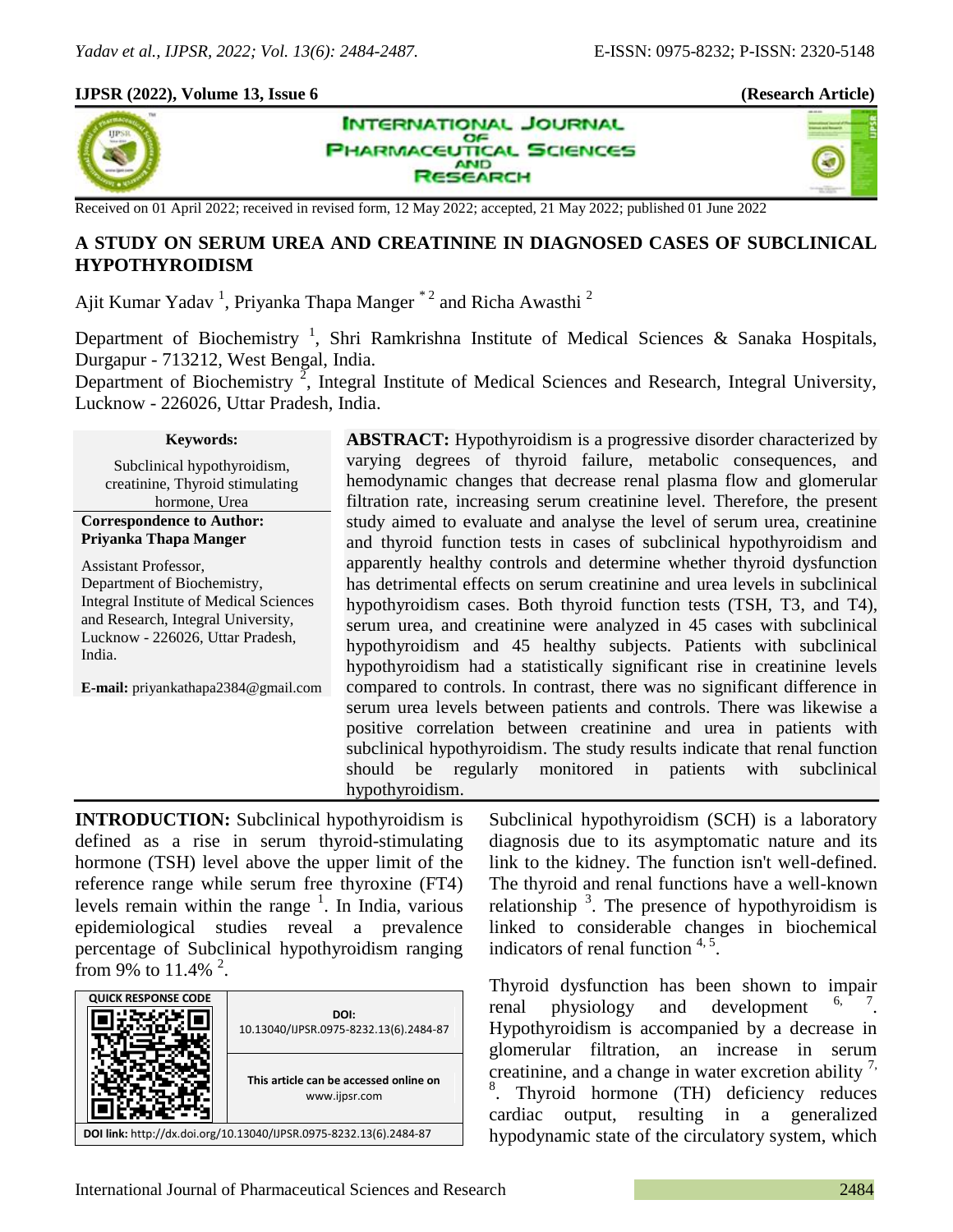causes these renal abnormalities  $6, 9$ . Several studies have worked in assessing kidney function test in hypothyroidism, but very few studies have reported the effect of hypothyroidism on renal function tests, especially creatinine  $^{7, 10, 11}$ . Some studies have also reported hyperuricemia leading to gout in hypothyroid subjects 12, 13 . Marwah *et al.,* in their study, discovered that thyroid hormone has a significant impact on renal function. This knowledge would help patients with elevated creatinine or gout who have an unknown thyroid status avoid unneeded testing, treatment costs, and anxiety. Furthermore, Reversibility of renal failure after thyroxine supplementation remains the most consistent way of demonstrating a possible causeand-effect relationship between hypothyroidism and renal failure  $14$ . In accordance with the result of a previous study, Mohamed Ali *et al.,* in their study have reported that Patients who received appropriate thyroid disease treatment have a lower risk of developing renal dysfunction. Renal dysfunction has been observed to coexist with specific thyroid hormone levels  $15$ . While early studies hypothesized that thyroid hormone deficiency might be a physiologic adaptation in kidney disease patients <sup>16</sup>.

Multiple case series have shown that severe hypothyroidism leads to creatinine elevations, reduced plasma flow and decreases GFR  $^{17, 11}$ . The decrease in renal plasma flow and glomerular filtration rate (GFR) that accompany hypothyroidism are thought to be related to the generalized hypodynamic state of the cardiovascular system in hypothyroidism, which is associated with a consistent elevation in serum creatinine levels. Changes in serum creatinine levels appear to be reversible and occur quickly. It may be clinically important to understand this association because it could account for creatinine elevation in a hypothyroid patient. It may be clinically relevant to understand this association therein it could account for creatinine elevation in a patient with hypothyroidism  $11$ . There is very limited available data related to the impact of subclinical hypothyroidism on renal function tests in this region. As a result, the current study was designed to investigate changes in serum urea and creatinine levels in patients with subclinical hypothyroidism and how these values correlate with the patient's thyroid profile.

**MATERIALS AND METHODS:** The present case-control study was conducted in the Department of Biochemistry, Integral Institute of Medical Sciences & Research, Lucknow, Uttar Pradesh. 90 subjects (45 cases of sub-clinical hypothyroidism and 45 apparently healthy controls) in age group 20-59 years were selected for the study with written informed consent. Cases of subclinical hypothyroidism were selected from patients attending the medicine OPD of IIMS & R. Subjects with a history of renal disease, individuals on a high–protein diet, and pregnant women were excluded from the study. Clinical history was obtained from each study participant with the help of a data collection proforma.

**Sample Collection and Serum Separation:** 3ml of venous blood was collected from the subjects in a plain vial under aseptic conditions. The blood sample was allowed to clot at room temperature before centrifugation. The serum was further used to estimate urea, creatinine, and thyroid function tests (TSH, T3, and T4).

**Estimation of Thyroid Profile and Serum Urea and Creatinine:** Serum Creatinine and urea was estimated by using commercially available kits with ERBA CHEM 7 semi autoanalyser.

Thyroid profile was estimated by using commercially available kits with Biomerieux mini vidas immunoanalyzer.

**Statistical Analysis:** Statistical analysis was done using Microsoft excel and GraphPad. All data were expressed as mean  $\pm$  standard deviation. An unpaired t-test was performed to compare the study parameters between cases and controls. Pearson's correlation coefficient was employed to determine the relationship between variables. p-value  $\langle 0.05 \rangle$ was considered statistically significant.

**RESULTS:** A total of 90 subjects were enrolled in this case-control study. The results of the statistical analysis have been summarized in the tables. **Table 1** shows the comparison of clinical parameters between the study groups. According to statistical analysis, there was no significant difference between cases and controls with regard to T3, T4, and Urea. However, it was found that levels of TSH and creatinine were raised significantly in cases compared to controls ( $p=0.0001 \& p=0.0001$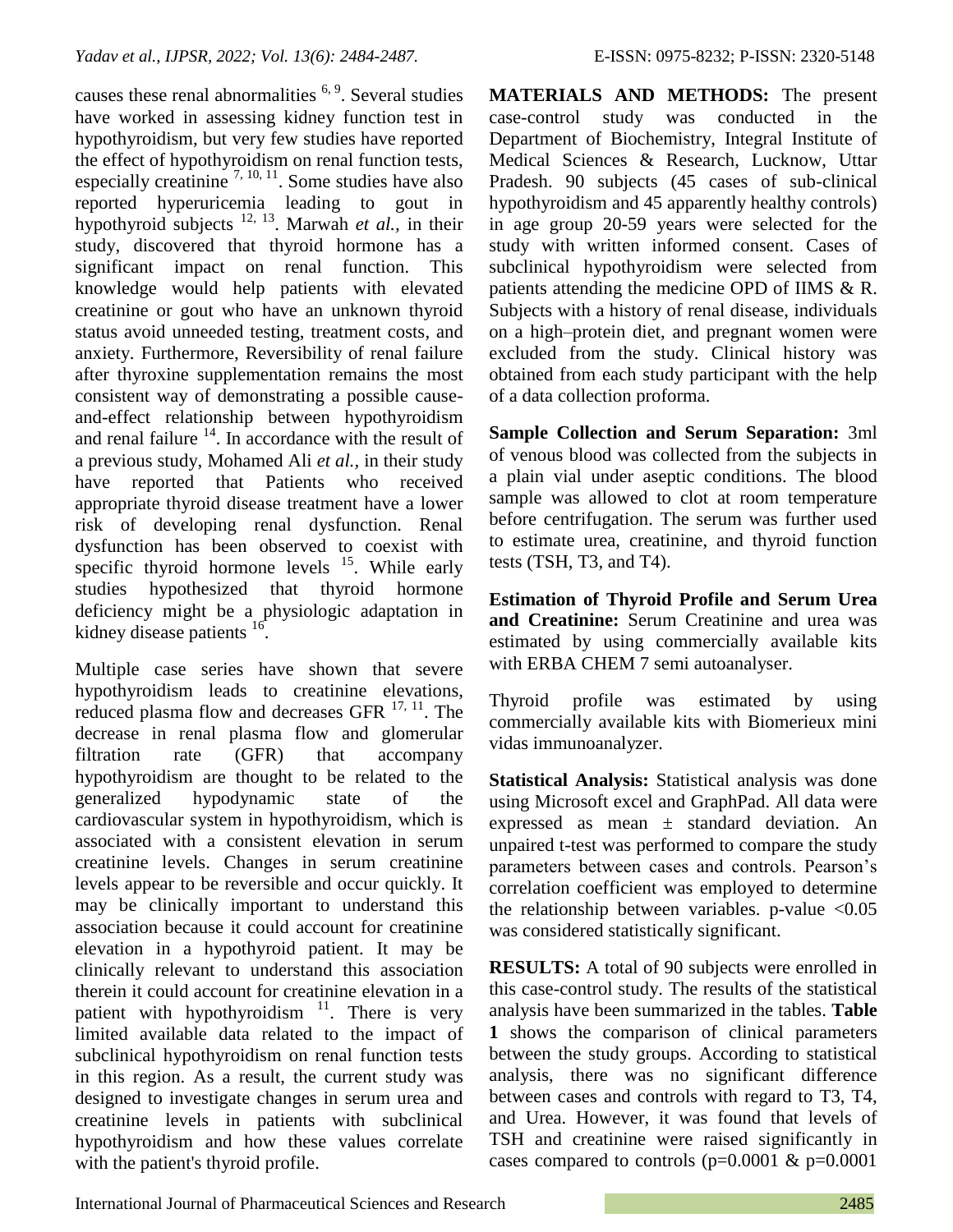respectively). **Table 2** shows Pearson's correlation coefficient between variables in subjects with subclinical hypothyroidism.

A significant positive correlation between urea and creatinine levels was observed.

| $1.25 \pm 0.59$<br>$6.50 \pm 1.22$ | $1.20 \pm 0.29$<br>$6.43 \pm 1.36$  | 0.64<br>0.81                                                                                                               |
|------------------------------------|-------------------------------------|----------------------------------------------------------------------------------------------------------------------------|
|                                    |                                     |                                                                                                                            |
|                                    |                                     |                                                                                                                            |
| $7.48 \pm 2.34$                    | $2.45 \pm 1.07$                     | 0.0001                                                                                                                     |
| $28.84 \pm 7.57$                   | $28.47 \pm 6.59$                    | 0.82                                                                                                                       |
| $0.88 \pm 0.30$                    | $0.56 \pm 0.17$                     | 0.0001                                                                                                                     |
|                                    |                                     |                                                                                                                            |
|                                    |                                     |                                                                                                                            |
|                                    | 2. CODDEIATION RETWEEN VADIARIES IN | T3: Trijodothyronine, T4: Thyroxine, TSH: Thyroid stimulating hormone<br>CASES OF<br>HVDATHVDAINIGM<br><b>CHRCI INICAL</b> |

|  | <b>TABLE 1: CLINICAL PARAMETERS OF THE STUDY GROUPS</b> |  |  |
|--|---------------------------------------------------------|--|--|
|  |                                                         |  |  |

| TABLE 2: CORRELATION BETWEEN VARIABLES IN CASES OF SUBCLINICAL HYPOTHYROIDISM |                          |      |            |         |                   |  |  |  |
|-------------------------------------------------------------------------------|--------------------------|------|------------|---------|-------------------|--|--|--|
| <b>Parameters</b>                                                             |                          | T4   | <b>TSH</b> | UREA    | <b>Creatinine</b> |  |  |  |
| T3                                                                            |                          | .184 | .345       | $-.050$ | .093              |  |  |  |
| T4                                                                            |                          |      | $-.016$    | $-.047$ | .142              |  |  |  |
| <b>TSH</b>                                                                    | $\overline{\phantom{a}}$ |      |            | $-.209$ | .041              |  |  |  |
| <b>UREA</b>                                                                   |                          |      |            |         | $.519*$           |  |  |  |
| <b>CREATININE</b>                                                             |                          |      |            |         |                   |  |  |  |
| * Correlation is significant at the 0.01 level (2-tailed).                    |                          |      |            |         |                   |  |  |  |

T3: Triiodothyronine, T4: Thyroxine, TSH: Thyroid-stimulating hormone



**FIG. 1: SCATTER DIAGRAM SHOWING CORRELATION BETWEEN SERUM UREA AND SERUM CREATININE AMONG SUBCLINICAL HYPOTHYROIDISM CASES**

**DISCUSSION:** The current study aimed to assess the effect of subclinical hypothyroidism on renal function parameters, compare it to healthy controls, and investigate the correlation of TSH, T4, T3 urea and creatinine among subclinical hypothyroidism cases. Our study shows that subclinical hypothyroidism may alter renal functions. Urea and creatinine are considered the key markers of glomerular function. In this case-control study, we observed that the level of serum creatinine was significantly increased in patients with subclinical hypothyroidism compared to healthy controls, whereas there was no significant change observed in serum level of urea. A positive correlation has been observed between urea and creatinine in patients with subclinical hypothyroidism.

The results of this study were similar to that of Torkian *et al.* In a case-control study; they reported that serum creatinine is significantly increased in patients with subclinical hypothyroidism. In contrast, they too found no difference in serum urea levels between cases and controls <sup>18</sup>. Thyroid hormones impact renal development, kidney hemodynamics, glomerular filtration rate, sodium and water homeostasis, and so on . Hypothyroidism affects renal function by systemic hemodynamic, metabolic and cardiovascular effects. Hypothyroidism has been linked to higher serum creatinine levels and a lower glomerular filtration rate. The data presented here clearly show how alteration in thyroid hormone levels affects kidney function in subclinical hypothyroidism.